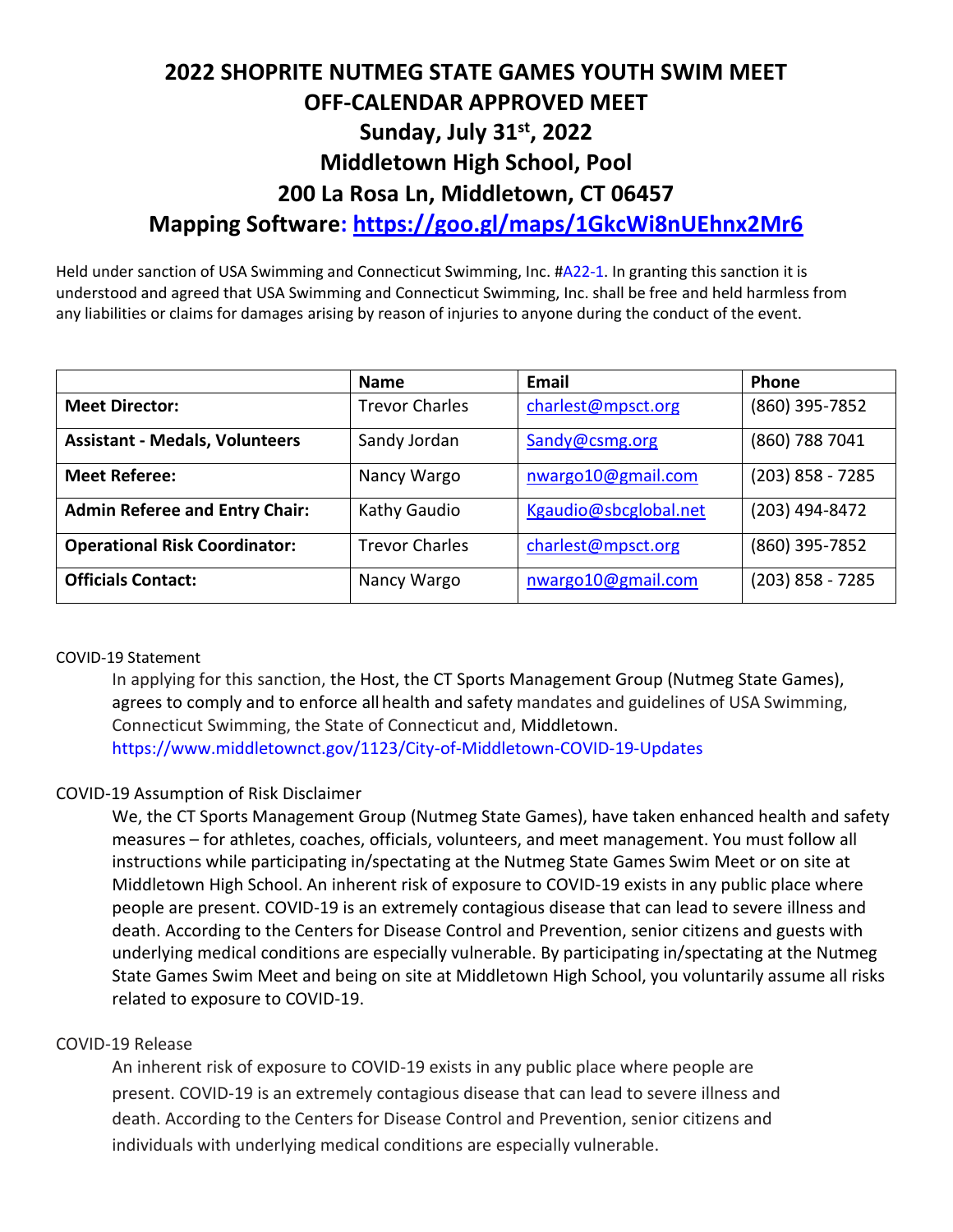USA Swimming, Inc., cannot prevent you (or your child(ren)) from becoming exposed to, contracting, or spreading COVID-19 while participating in USA Swimming sanctioned events. It is not possible to prevent against the presence of the disease. Therefore, if you choose to participate in a USA Swimming sanctioned event, you may be exposing yourself to and/or increasing your risk of contracting or spreading COVID-19.

BY ATTENDING OR PARTICIPATING IN THIS COMPETITION, YOU VOLUNTARILY ASSUME ALL RISKS ASSOCIATED WITH EXPOSURE TO COVID-19 AND FOREVER RELEASE AND HOLD HARMLESS USA SWIMMING AND CONNECTICUT SWIMMING AND EACH OF THEIR OFFICERS, DIRECTORS, AGENTS, EMPLOYEES OR OTHER REPRESENTATIVES FROM ANY LIABILITY OR CLAIMS INCLUDING FOR PERSONAL INJURIES, DEATH, DISEASE OR PROPERTY LOSSES, OR ANY OTHER LOSS, INCLUDING BUT NOT LIMITED TO CLAIMS OF NEGLIGENCE AND GIVE UP ANY CLAIMS YOU MAY HAVE TO SEEK DAMAGES, WHETHER KNOWN OR UNKNOWN, FORESEEN OR UNFORESEEN, IN CONNECTION WITH EXPOSURE, INFECTION, AND/OR SPREAD OF COVID-19 RELATED TO PARTICIPATION IN THIS COMPETITION.

**LOCATION:** Middletown High School, Pool200 La Rosa Ln, Middletown, CT 06457

**WEBSITE: <http://nutmegstategames.org/individual-sports/swimming/>**

# **POOL EMERGENCY NUMBER: (860) 395-7852**

**MEET TYPE:** Off-Calendar Approved. **NOTE:** This meet will not count toward the regularly scheduled sanctioned meet eligibility requirement for CSI championships (Regional Championships and Age Group Championship). This meet will not count toward the eligibility requirement of Connecticut Swimming Scholar Athlete, Athlete Travel Assistance, or other CSI recognition programs with meet eligibility requirements. This meet will not count toward the regularly scheduled sanctioned meet eligibility requirement for CT Zone Team selection

**MEET FORMAT:** The meet will be swum as a Timed-Final.

- Participants must submit entry times on the registration form. Heats will be seeded by entry times.
- Heat and lane assignments for entries submitted without seeding times will be determined by draw.
- No on deck entries, no event changes will be permitted after registration deadline.
- The Nutmeg State Games will NOT be offering relays for the swim meet.

**SCRATCH PROCEDURES:** Swimmers will positively check in at the table in the lobby when entering the facility. Swimmers must check in no later than 20 minutes after the start of warm-ups.

**FACILITY:** The Middletown High School Pool is located in Middletown, CT. The venue has a six lanes and 25-yard pool. Water depth at start end is: 12 Feet and water depth at turn end is: 4'6" Feet. The competition course has been certified in accordance with 104.2.2C (4). The copy of such certification is on file with USA Swimming. There is a Colorado Timing System, six Lane LCD scoreboards, and an ample deck and has the capacity to seat up to 275 spectators.

**DISABLED ACCESS:** Handicapped Parking is located immediately outside facility entrance. Handicap access to the pool deck and locker rooms is through the main doors. The pool deck and locker rooms are located on the ground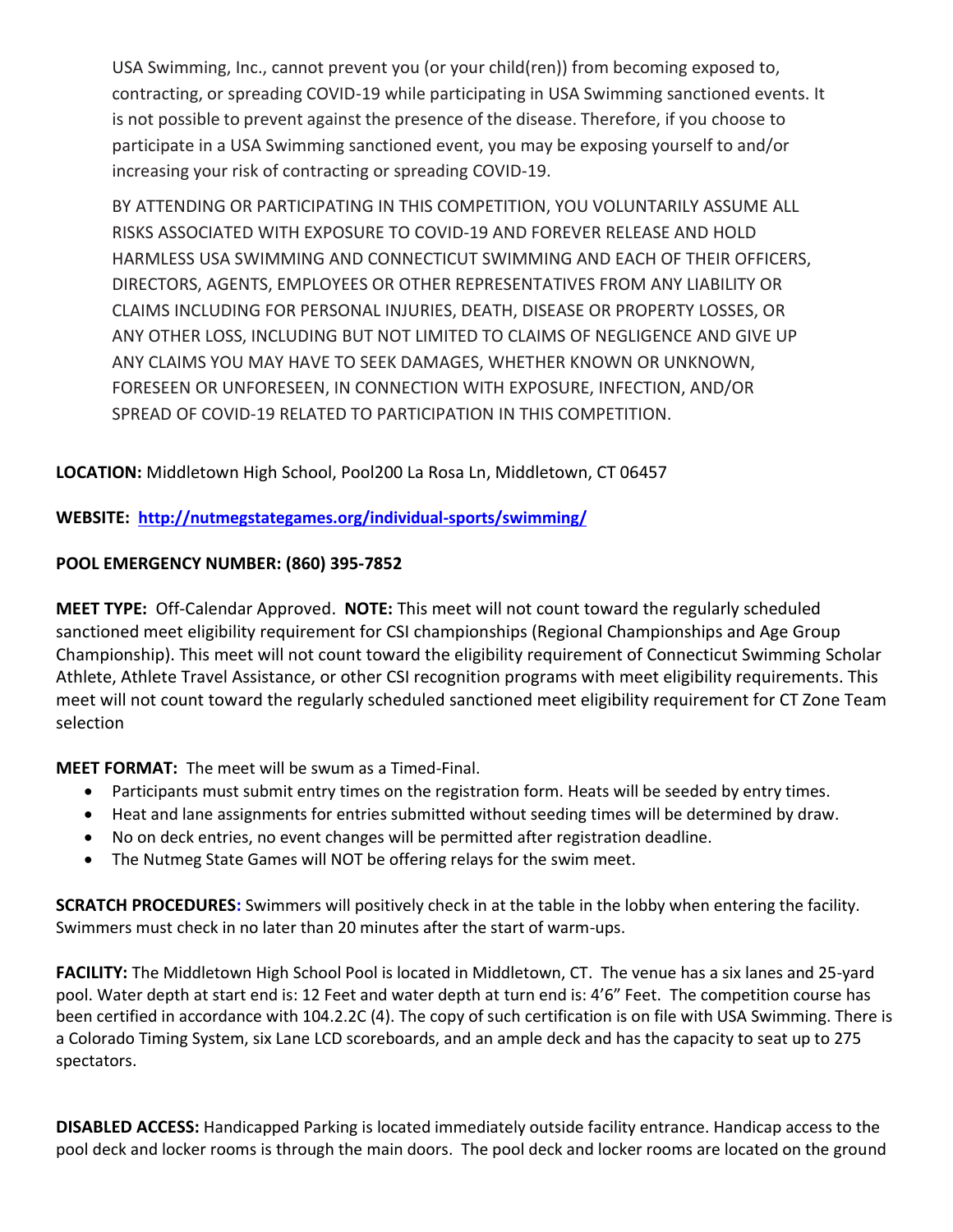floor and do not require an elevator. Locker rooms and spectator areas are all handicap accessible. Please contact the Meet Director if you need special assistance: *Trevor Charles [charlest@mpsct.org](mailto:charlest@mpsct.org) (860) 395-7852*

## **COURSE:** SCY

## **SESSION TIMES: Subject to Change**

Warm-ups (all ages): 8:30 AM – 9:50 AM Starting Time: 10:00 AM (all events will be timed finals) *\* The Meet Director Reserves the right to make changes based on meet entry*.

**WARM-UPS:** CT Swimming Warm-Up Procedures will be in effect.

#### **ELIGIBILITY:**

This meet is open to all Connecticut athletes. **Out of state participation** is allowed if an athlete meets the following criteria:

- If the athlete's state does not offer a state games program **OR**
- If the athlete's state games program does not offer a swim meet

All athletes must have registered through the Nutmeg State Games Office. Age on the first day of the meet shall determine the swimmer's age and age group for the meet (Sunday, August 4<sup>th</sup>). In addition to the Individual Sport Registration Form and Individual Sport Fee participants are requested to include PROOF OF AGE. Proof of age includes a copy (please do not send originals) of one of the following: valid driver's license, copy of a birth certificate or a copy of a passport.

All coaches must present a valid USA Swimming coach card to the Meet Director prior to the commencement of any sanctioned swim meet, and must have this card with them while on deck. The Nutmeg State Games reserves the right to cut the meet in the event of over subscription. This event is recommended for those who participate in an organized swim program or team.

**ADAPTED SWIMMING:** Any Connecticut athlete with a disability as defined by USA Swimming Rules and Regulations may enter this meet. If modifications to USA Swimming rules are necessary then the coach or athlete must notify the meet referee of any disability prior to competition. Adapted athletes may direct questions to the [Connecticut Swimming office.](mailto:office@ctswim.org)

**EVENT INFORMATION:** No on deck entries and no event changes will be permitted after registration deadline. The Nutmeg State Games will *NOT* be offering relays for the swim meet.

**ENTRY LIMITATIONS:** Participants will not be allowed to compete in more than five (5) events.

**ENTRY TIMES:** Submit entry times in: SCY. If there are no official times for an athlete, please submit estimated times. No Times (NT) will not be accepted.

#### **DEADLINES:** Entry Deadline: is **Friday, July 19th**

- Mail hardcopy registration form and payment to the: *Connecticut Sports Management Group, Inc. 975 Middle St. Unit. G Middletown, CT 06457*
- To get to the downloadable form or to register online, go to: [http://nutmegstategames.org/individual](http://nutmegstategames.org/individual-sports/swimming/)[sports/swimming/](http://nutmegstategames.org/individual-sports/swimming/)

All entries must be legible and must use full names and registration numbers from USA Swimming or CT Swimming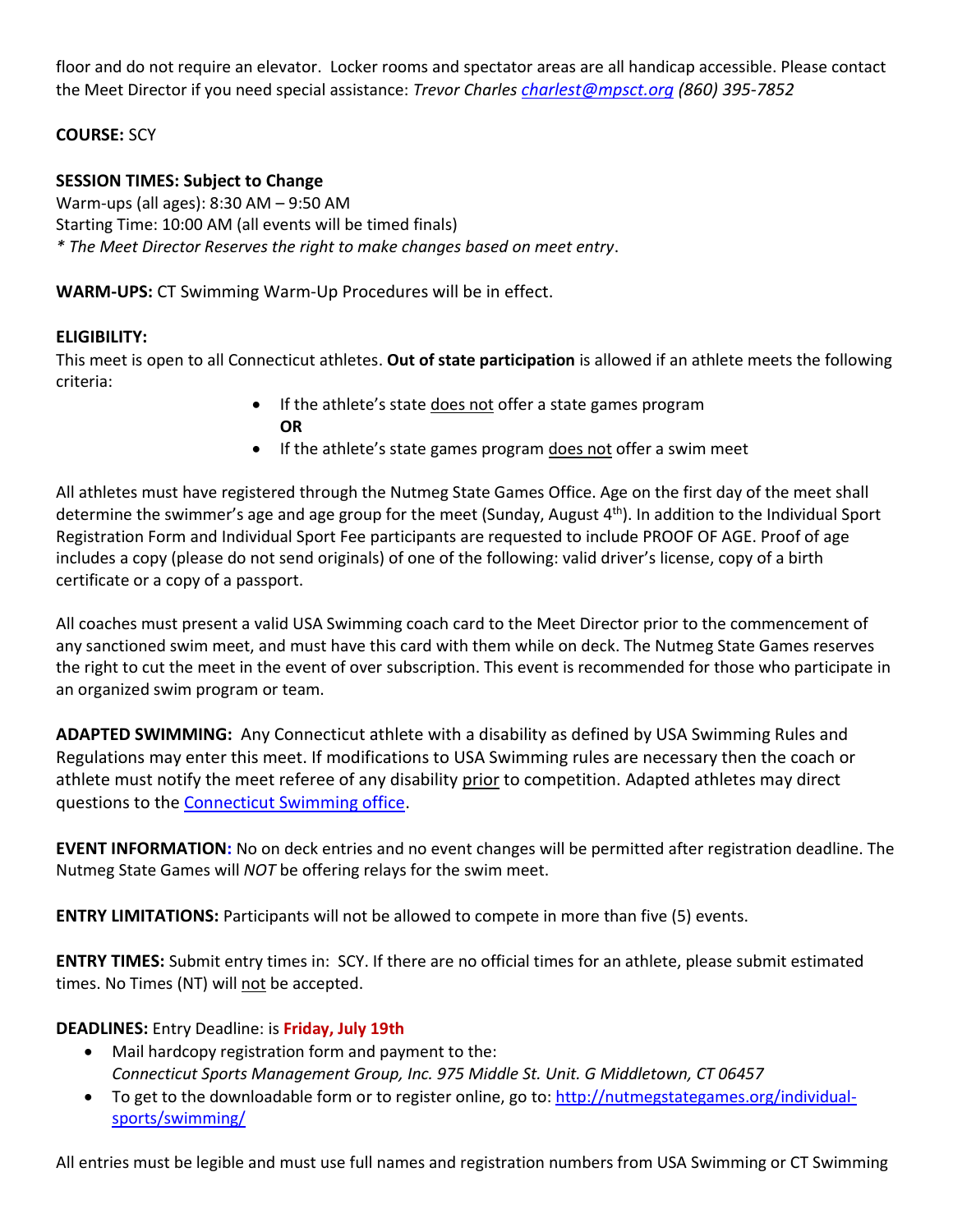registration. No onsite Registration will be allowed. We will notify a participant of his or her status by a confirmation email once the registration goes through.

**ENTRY FEES:** Electronic entries for all events: \$35.00 will allow participants to compete in up to two (2) events. Each additional event will cost \$5.00. Participants will not be allowed to compete in more than five (5) events. No refunds will be given for entries that are accepted, or for entries that are rejected due to improper entry

### **PAYMENT INSTRUCTIONS**:

- Checks payable to: Connecticut Sports Management Group, Inc.
- Mail to: 975 Middle St. Unit. G, Middletown, CT 06457
- *Payment must be received before Friday, July 19th*

**CUT PROTOCOL:** If the session is oversubscribed the following protocol will be instituted IN THE ORDER PRESENTED to reduce the timeline to the required length or participation number:

- 1. Participants will be selected on a first come, first served basis.
- 2. Participants not selected because of receipt after the registration deadline will receive a full refund as soon as verification is possible.

**RESERVE THE RIGHT TO MAKE CHANGES:** In accordance with CSI Policies, the meet referee reserves the right to make any adjustments to the provisions of the meet announcement deemed necessary to ensure the fair and efficient running of the meet. The Meet Referee will seek Program Operations approval for all changes requiring approval. Clubs will be notified of changes no later than Monday before the meet.

**RELAYS:** No Relays will be offered at this meet.

#### **SAFETY:**

- 1. Diving will be prohibited during warm-ups except in specifically announced one-way sprint lanes. There will be no diving in the warm-up and warm-down areas at any time
- 2. No shaving is permitted at the competition site.
- 3. No glass containers are permitted within the facility.
- 4. Swimmers must be under the supervision of a coach. If a swimmer arrives at the meet without a coach, the swimmer should notify the referee before he/she warms up. The referee will assign the swimmer to a registered coach for warm-ups.
- 5. Use of audio or visual recording devices, including a cell phone, is not permitted in changing areas, rest rooms or locker rooms.
- 6. Changing, in whole or in part, into or out of swimsuit when wearing just one suit in an area other than in a locker room, bathroom, or other space designated for changing is PROHIBITED.
- 7. All applicable adults participating in or associated with this meet, acknowledge that they are subject to the provisions of the USA Swimming Minor Athlete Abuse Prevention Policy (MAAPP) and that they understand that compliance with the MAAPP policy is a condition of participation in the conduct of this competition.

**PHOTOGRAPHY AND VIDEO RECORDING:** Meet Management has the full authority to restrict any and all photography and visual recording at the meet. Photography or video recording (using cameras, video cameras, iPads, cell phones, etc) from the deck is prohibited by all individuals other than participating Coach and Athlete Members unless prior authorization from the Meet Referee or his/her designee has been granted. Flash photography is prohibited during the start of any heat, including whenever any swimmer is stepping up or standing on a block for the purpose of the start of a heat.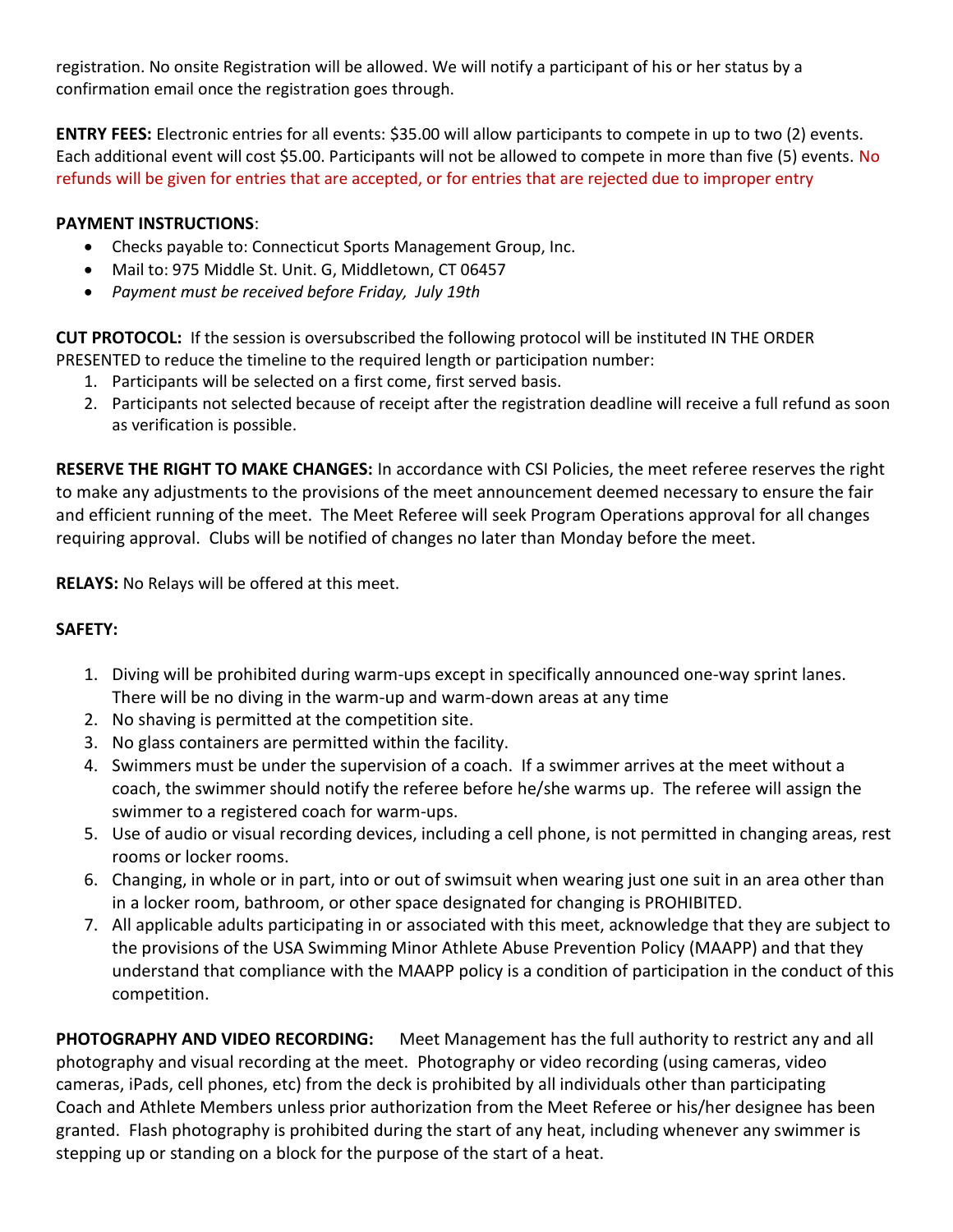Additionally, the following "Non-Camera Zones" shall be enforced:

- Photography or video recording and the use of audio or visual recording devices, including a cell phone, is not permitted in changing areas, rest rooms or locker rooms.
- Photography or video recording (using cameras, video cameras, iPads, cell phones, etc) is not permitted in the area immediately behind the starting blocks at either end of the racing course(s) while they are in use for "race starting purposes" during competition and warm-ups.
- Additional "Non-Camera Zones" may be designated by Meet Management.

Any individual failing to abide by these rules may be ejected from the facility and be subject to a Code of Conduct violation at the discretion of Meet Management.

**DRONES**: Operation of a drone, or any other flying apparatus, is prohibited over the venue (pools, athlete/coach areas, spectator areas and open ceiling locker rooms) any time athletes, coaches, officials and/or spectators are present. Exceptions may be granted with prior written approval by the USA Swimming Vice President of Program Operations.

**RULES:** Current USA Swimming rules, including the [Minor Athlete Abuse Prevention Policy,](https://www.usaswimming.org/utility/landing-pages/minor-athlete-abuse-prevention-policy) will govern all competition.

**TIME TRIALS:** No Time Trials will be offered at this meet.

**TIMERS, OFFICIALS OR WORK ASSIGNMENTS:** These positions will be filled by volunteers, not assigned.

**DECK ACCESS:** Only athletes, coaches, officials, and official meet staff actively participating in the meet are permitted on the pool deck.

#### **SCORING:** No

**AWARDS:** Gold, Silver and Bronze medals will be awarded to the top three finishers in each individual event. Awards will be given to coaches after the meet concludes.

#### **CONCESSIONS:** No

# **HOSPITALITY FOR COACHES AND OFFICIALS:** Yes

**PARKING:** Please use the Copernicus Parking Garage adjacent to the facility. All vehicles parked in reserved or unmarked parking spots will be subject to ticketing and/or towing at the owners expense.

#### **DIRECTIONS:** The Middletown High School Pool is located at 200 LaRosa Lane in Middletown, CT 06457.

• Please visit **<http://nutmegstategames.org/individual-sports/swimming/>** for directions.

LODGING: To view the rates of participating hotels that the Nutmeg State Games exclusively offer, please click [here](http://nutmegstategames.org/hotels) or visit<http://nutmegstategames.org/hotels>